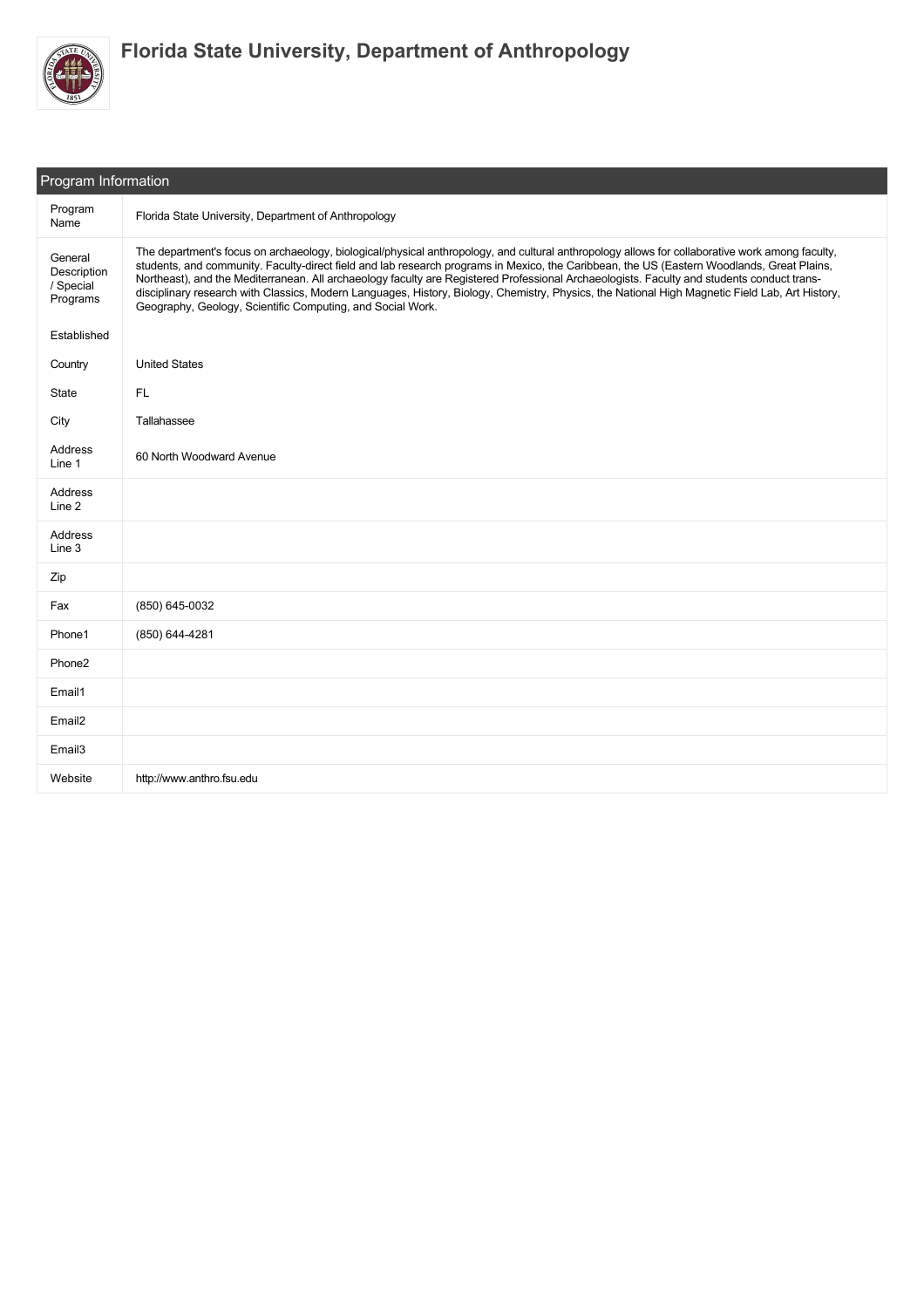| <b>Program Details</b>           |                                                                                                                                                                                                                                                                                                                                                                                                                                                                                                                                                                                                                                                                                                                                                                                                                                                                                                                                                                                                                                                                                                                                   |
|----------------------------------|-----------------------------------------------------------------------------------------------------------------------------------------------------------------------------------------------------------------------------------------------------------------------------------------------------------------------------------------------------------------------------------------------------------------------------------------------------------------------------------------------------------------------------------------------------------------------------------------------------------------------------------------------------------------------------------------------------------------------------------------------------------------------------------------------------------------------------------------------------------------------------------------------------------------------------------------------------------------------------------------------------------------------------------------------------------------------------------------------------------------------------------|
| Degrees Offered                  | BA and BS in Anthropology. MA and MS in Anthropology. See Department of<br>Anthropology webpage for information on degree requirements.                                                                                                                                                                                                                                                                                                                                                                                                                                                                                                                                                                                                                                                                                                                                                                                                                                                                                                                                                                                           |
| <b>Tuition Information</b>       |                                                                                                                                                                                                                                                                                                                                                                                                                                                                                                                                                                                                                                                                                                                                                                                                                                                                                                                                                                                                                                                                                                                                   |
| <b>Highest Degree Offered</b>    | MA/MS                                                                                                                                                                                                                                                                                                                                                                                                                                                                                                                                                                                                                                                                                                                                                                                                                                                                                                                                                                                                                                                                                                                             |
| Certificate Info                 |                                                                                                                                                                                                                                                                                                                                                                                                                                                                                                                                                                                                                                                                                                                                                                                                                                                                                                                                                                                                                                                                                                                                   |
| <b>Other Degree Requirements</b> |                                                                                                                                                                                                                                                                                                                                                                                                                                                                                                                                                                                                                                                                                                                                                                                                                                                                                                                                                                                                                                                                                                                                   |
| AA/ AS Requirements              |                                                                                                                                                                                                                                                                                                                                                                                                                                                                                                                                                                                                                                                                                                                                                                                                                                                                                                                                                                                                                                                                                                                                   |
| <b>BA/BS Field Areas</b>         | • Anthropology<br>• Archaeology<br>• Biological Anthropology<br>• Cultural Anthropology                                                                                                                                                                                                                                                                                                                                                                                                                                                                                                                                                                                                                                                                                                                                                                                                                                                                                                                                                                                                                                           |
| <b>BA/ BS Requirements</b>       |                                                                                                                                                                                                                                                                                                                                                                                                                                                                                                                                                                                                                                                                                                                                                                                                                                                                                                                                                                                                                                                                                                                                   |
| <b>MA/MS Field Areas</b>         | • Anthropology<br>• Archaeology<br>• Biological Anthropology<br>• Cultural Anthropology                                                                                                                                                                                                                                                                                                                                                                                                                                                                                                                                                                                                                                                                                                                                                                                                                                                                                                                                                                                                                                           |
| MA/ MS Requirements              |                                                                                                                                                                                                                                                                                                                                                                                                                                                                                                                                                                                                                                                                                                                                                                                                                                                                                                                                                                                                                                                                                                                                   |
| <b>MA/MS Specializations</b>     |                                                                                                                                                                                                                                                                                                                                                                                                                                                                                                                                                                                                                                                                                                                                                                                                                                                                                                                                                                                                                                                                                                                                   |
| <b>Phd Requirements</b>          |                                                                                                                                                                                                                                                                                                                                                                                                                                                                                                                                                                                                                                                                                                                                                                                                                                                                                                                                                                                                                                                                                                                                   |
| <b>Research Facilities</b>       | Teaching labs that house archaeological, biological, and ethnographic teaching<br>collections; Archaeological and biological labs that house comparative and type<br>collections; human osteology lab, zooarchaeology lab, geoarchaeology lab,<br>Geospatial lab, digitization lab. Cameras and photography tools for artifact and<br>specimen photos, plotter for oversize maps and research posters. Field<br>equipment includes a total station and GPS set-up, survey and excavation<br>equipment for terrestrial and underwater fieldwork; terrestrial and underwater<br>coring set-ups; flotation tank and water-screening set-ups; a research boat, field<br>vehicles, and a fully equipped dive locker. High-end desktop setups for video<br>documentary production. Extensive artifact collections from Florida. HRAF and<br>e-HRAF database available through the FSU Libraries. Southeast Archeological<br>Center, National Park Service, Florida State University Marine Lab, Florida<br>Bureau of Archaeological Research, United States Forest Service facilities<br>compliment the existing university facilities. |
| <b>Support Opportunities</b>     |                                                                                                                                                                                                                                                                                                                                                                                                                                                                                                                                                                                                                                                                                                                                                                                                                                                                                                                                                                                                                                                                                                                                   |
| <b>Library Resources</b>         | Paul A.M. Dirac Science Library, Strozier Library, Career Center Library, College<br>of Law Library, College of Medicine Medical Library, FSU Reading Rooms and<br>Other Collections, FSU-PC ARC, Harold Goldstein Library Science Library, The<br>Claude Pepper Library, The Library and Archives of The John and Mable<br>Ringling Museum of Art, Warren D. Allen Music Library and several thousand<br>volumes in department facility.                                                                                                                                                                                                                                                                                                                                                                                                                                                                                                                                                                                                                                                                                         |
| Internships Available            |                                                                                                                                                                                                                                                                                                                                                                                                                                                                                                                                                                                                                                                                                                                                                                                                                                                                                                                                                                                                                                                                                                                                   |
| Internship Info                  |                                                                                                                                                                                                                                                                                                                                                                                                                                                                                                                                                                                                                                                                                                                                                                                                                                                                                                                                                                                                                                                                                                                                   |
| <b>Internship Required</b>       |                                                                                                                                                                                                                                                                                                                                                                                                                                                                                                                                                                                                                                                                                                                                                                                                                                                                                                                                                                                                                                                                                                                                   |
| Publications                     |                                                                                                                                                                                                                                                                                                                                                                                                                                                                                                                                                                                                                                                                                                                                                                                                                                                                                                                                                                                                                                                                                                                                   |
| Collections                      |                                                                                                                                                                                                                                                                                                                                                                                                                                                                                                                                                                                                                                                                                                                                                                                                                                                                                                                                                                                                                                                                                                                                   |
| Grants Or Funding                |                                                                                                                                                                                                                                                                                                                                                                                                                                                                                                                                                                                                                                                                                                                                                                                                                                                                                                                                                                                                                                                                                                                                   |
| Misc Information                 |                                                                                                                                                                                                                                                                                                                                                                                                                                                                                                                                                                                                                                                                                                                                                                                                                                                                                                                                                                                                                                                                                                                                   |
| <b>Phd Specializations</b>       |                                                                                                                                                                                                                                                                                                                                                                                                                                                                                                                                                                                                                                                                                                                                                                                                                                                                                                                                                                                                                                                                                                                                   |
| Certs Offered                    |                                                                                                                                                                                                                                                                                                                                                                                                                                                                                                                                                                                                                                                                                                                                                                                                                                                                                                                                                                                                                                                                                                                                   |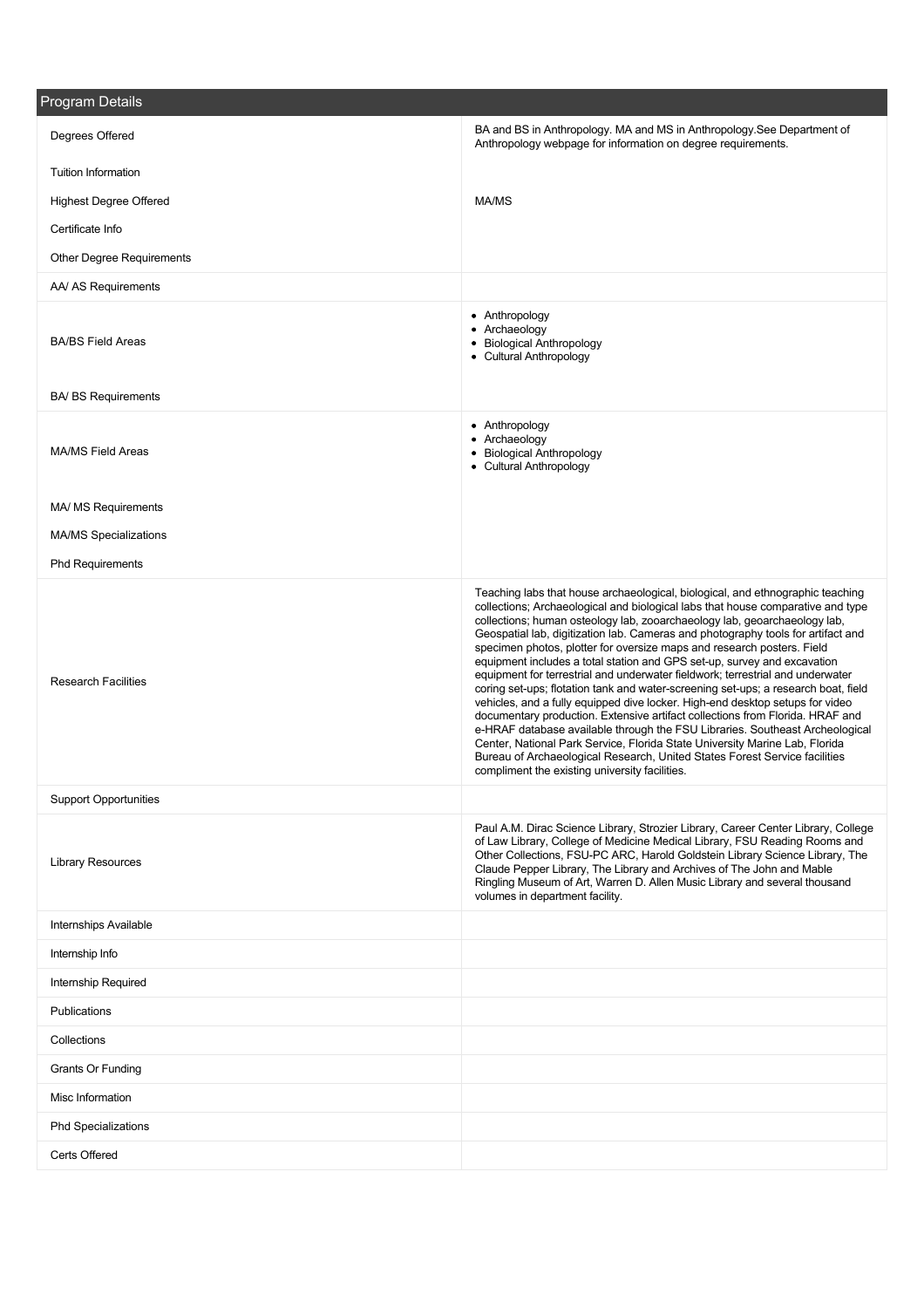| Statistical Information |                                                         |                |  |  |  |
|-------------------------|---------------------------------------------------------|----------------|--|--|--|
|                         | AA/AS DEGREES GRANTED TO FEMALES                        | 0              |  |  |  |
|                         | Number of Male Grad Students                            | $\mathbf 0$    |  |  |  |
|                         | Number of Female Undergrad Students                     | 0              |  |  |  |
|                         | Percentage OF FULL-TIME GRAD STUDENTS receiving funding | $\mathbf 0$    |  |  |  |
|                         | Number of Male Undergrad Students                       | 0              |  |  |  |
|                         | BA/BS DEGREES GRANTED TO FEMALES                        | $\mathbf 0$    |  |  |  |
| 2011-12                 | AA/AS Degrees Granted To Males                          | 0              |  |  |  |
|                         | MA/MS Degrees Granted To Males                          | $\mathbf 0$    |  |  |  |
|                         | MA/MS Degrees Granted To Females                        | $\overline{2}$ |  |  |  |
|                         | BA/BS Degrees Granted To Males                          | 0              |  |  |  |
|                         | PHD Degrees Granted To Males                            | 3              |  |  |  |
|                         | Number of New Grad Students                             | 0              |  |  |  |
|                         | PHD Degrees Granted To Females                          | 4              |  |  |  |
|                         | Number of Female Grad Students                          | 0              |  |  |  |